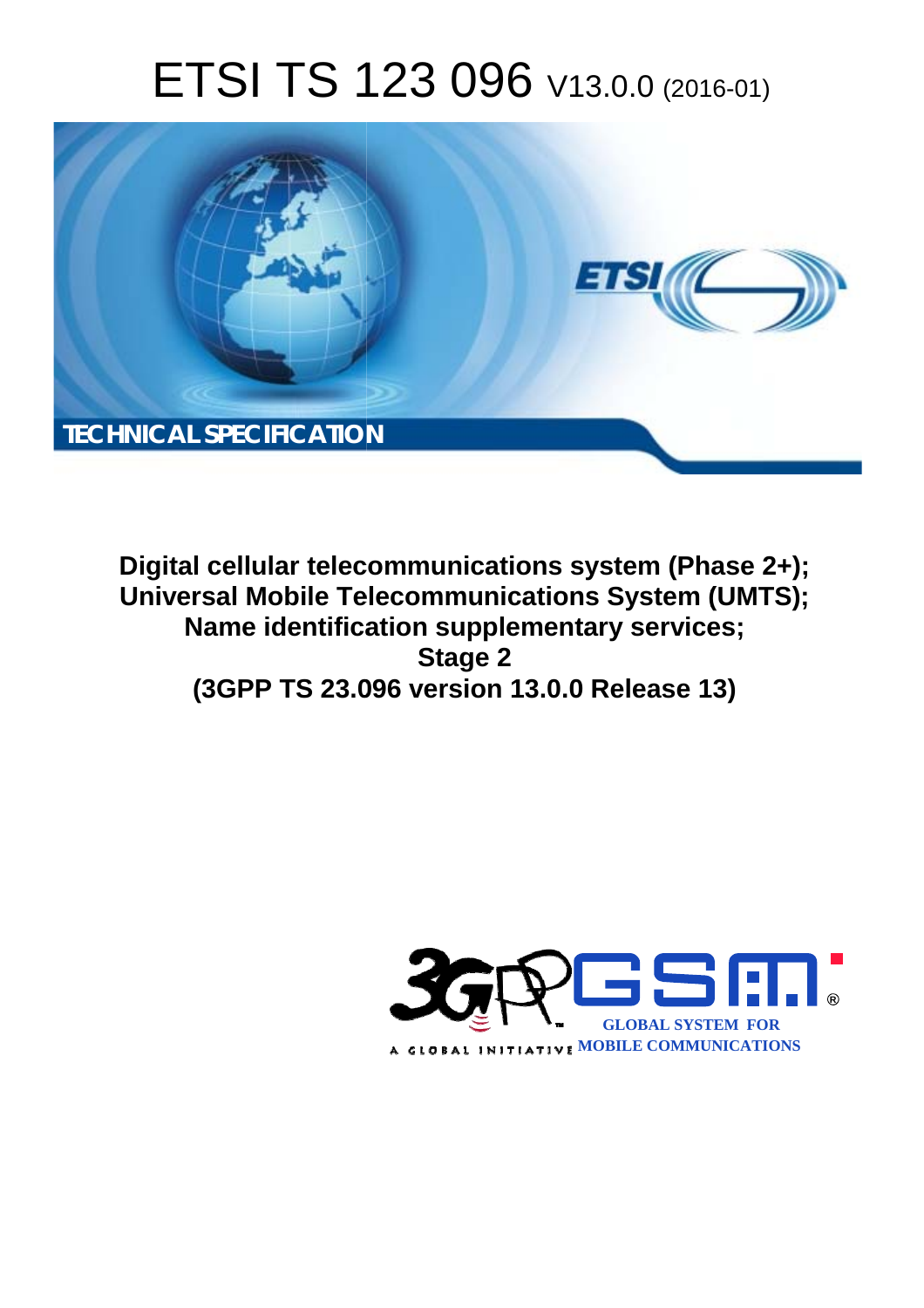Reference RTS/TSGC-0423096vd00

> Keywords GSM,UMTS

#### *ETSI*

#### 650 Route des Lucioles F-06921 Sophia Antipolis Cedex - FRANCE

Tel.: +33 4 92 94 42 00 Fax: +33 4 93 65 47 16

Siret N° 348 623 562 00017 - NAF 742 C Association à but non lucratif enregistrée à la Sous-Préfecture de Grasse (06) N° 7803/88

#### *Important notice*

The present document can be downloaded from: <http://www.etsi.org/standards-search>

The present document may be made available in electronic versions and/or in print. The content of any electronic and/or print versions of the present document shall not be modified without the prior written authorization of ETSI. In case of any existing or perceived difference in contents between such versions and/or in print, the only prevailing document is the print of the Portable Document Format (PDF) version kept on a specific network drive within ETSI Secretariat.

Users of the present document should be aware that the document may be subject to revision or change of status. Information on the current status of this and other ETSI documents is available at <http://portal.etsi.org/tb/status/status.asp>

If you find errors in the present document, please send your comment to one of the following services: <https://portal.etsi.org/People/CommiteeSupportStaff.aspx>

#### *Copyright Notification*

No part may be reproduced or utilized in any form or by any means, electronic or mechanical, including photocopying and microfilm except as authorized by written permission of ETSI.

The content of the PDF version shall not be modified without the written authorization of ETSI. The copyright and the foregoing restriction extend to reproduction in all media.

> © European Telecommunications Standards Institute 2016. All rights reserved.

**DECT**TM, **PLUGTESTS**TM, **UMTS**TM and the ETSI logo are Trade Marks of ETSI registered for the benefit of its Members. **3GPP**TM and **LTE**™ are Trade Marks of ETSI registered for the benefit of its Members and of the 3GPP Organizational Partners.

**GSM**® and the GSM logo are Trade Marks registered and owned by the GSM Association.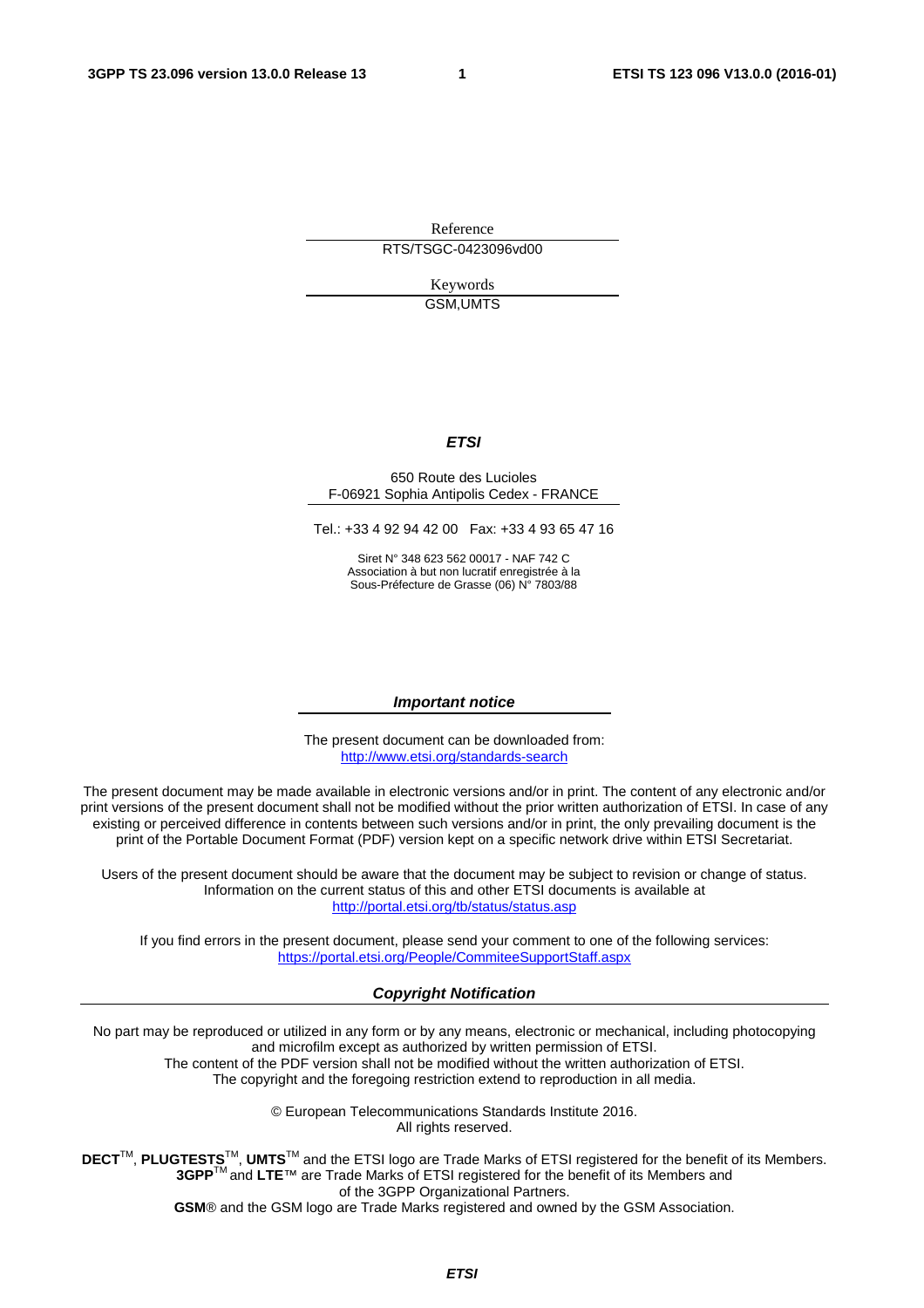## Intellectual Property Rights

IPRs essential or potentially essential to the present document may have been declared to ETSI. The information pertaining to these essential IPRs, if any, is publicly available for **ETSI members and non-members**, and can be found in ETSI SR 000 314: *"Intellectual Property Rights (IPRs); Essential, or potentially Essential, IPRs notified to ETSI in respect of ETSI standards"*, which is available from the ETSI Secretariat. Latest updates are available on the ETSI Web server [\(https://ipr.etsi.org/](https://ipr.etsi.org/)).

Pursuant to the ETSI IPR Policy, no investigation, including IPR searches, has been carried out by ETSI. No guarantee can be given as to the existence of other IPRs not referenced in ETSI SR 000 314 (or the updates on the ETSI Web server) which are, or may be, or may become, essential to the present document.

## Foreword

This Technical Specification (TS) has been produced by ETSI 3rd Generation Partnership Project (3GPP).

The present document may refer to technical specifications or reports using their 3GPP identities, UMTS identities or GSM identities. These should be interpreted as being references to the corresponding ETSI deliverables.

The cross reference between GSM, UMTS, 3GPP and ETSI identities can be found under [http://webapp.etsi.org/key/queryform.asp.](http://webapp.etsi.org/key/queryform.asp)

## Modal verbs terminology

In the present document "**shall**", "**shall not**", "**should**", "**should not**", "**may**", "**need not**", "**will**", "**will not**", "**can**" and "**cannot**" are to be interpreted as described in clause 3.2 of the [ETSI Drafting Rules](http://portal.etsi.org/Help/editHelp!/Howtostart/ETSIDraftingRules.aspx) (Verbal forms for the expression of provisions).

"**must**" and "**must not**" are **NOT** allowed in ETSI deliverables except when used in direct citation.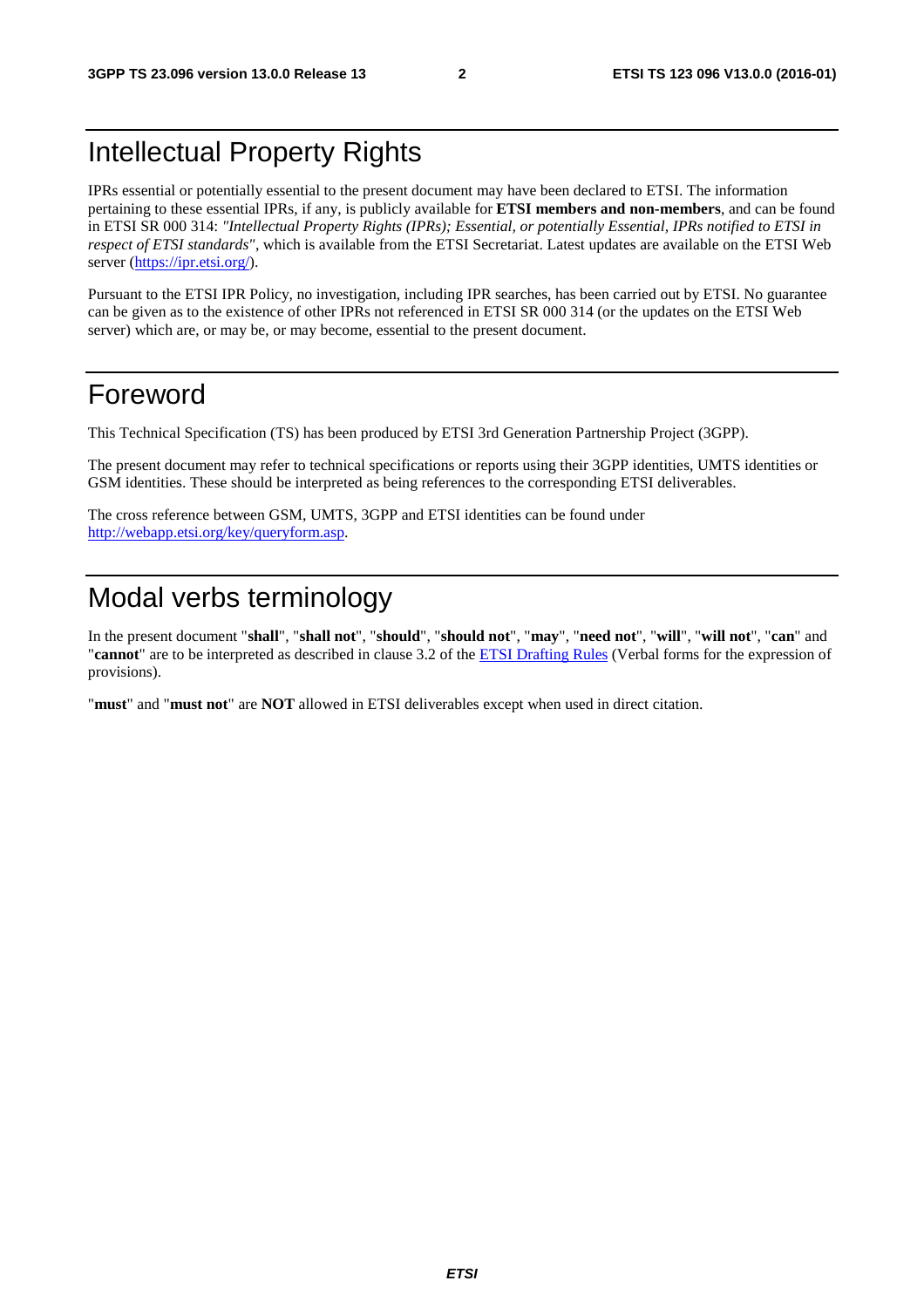$\mathbf{3}$ 

## Contents

| 1                                                                              |  |  |  |  |  |
|--------------------------------------------------------------------------------|--|--|--|--|--|
| 2                                                                              |  |  |  |  |  |
| 3                                                                              |  |  |  |  |  |
| 3.1                                                                            |  |  |  |  |  |
| 3.2                                                                            |  |  |  |  |  |
| $\overline{4}$                                                                 |  |  |  |  |  |
| 4.1                                                                            |  |  |  |  |  |
| 4.1.1                                                                          |  |  |  |  |  |
| 4.1.2                                                                          |  |  |  |  |  |
| 4.1.3                                                                          |  |  |  |  |  |
| 4.2                                                                            |  |  |  |  |  |
| 4.3                                                                            |  |  |  |  |  |
| 4.4<br>4.5                                                                     |  |  |  |  |  |
|                                                                                |  |  |  |  |  |
|                                                                                |  |  |  |  |  |
| 4.7                                                                            |  |  |  |  |  |
| Annex A (normative for PCS1900): Calling Name Information Setting to the MS 13 |  |  |  |  |  |
| <b>Annex B</b> (informative):                                                  |  |  |  |  |  |
|                                                                                |  |  |  |  |  |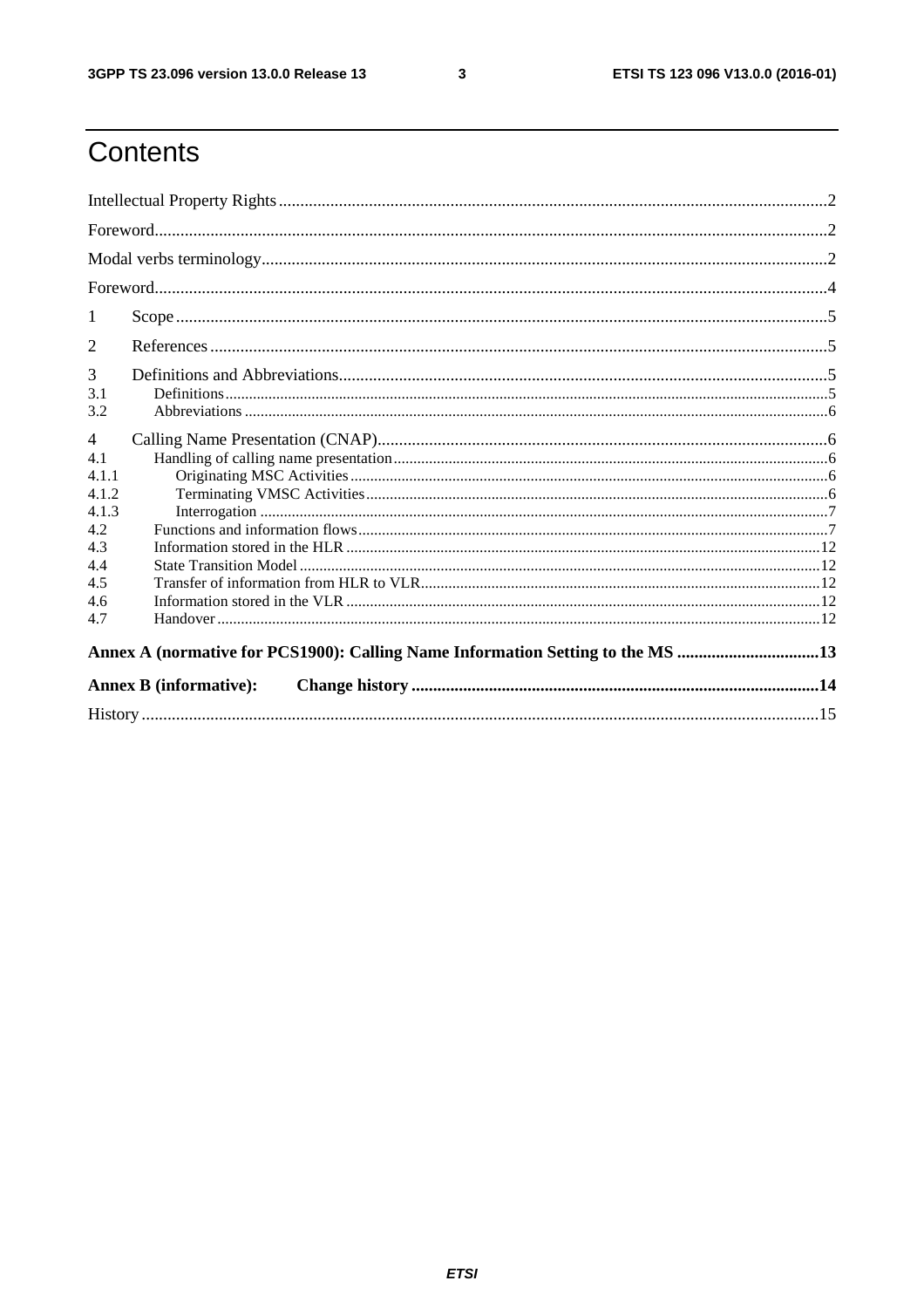## Foreword

This Technical Specification (TS) has been produced by the 3<sup>rd</sup> Generation Partnership Project (3GPP).

The present document describes name identification supplementary services (stage 2) within the 3GPP system.

The contents of the present document are subject to continuing work within the TSG and may change following formal TSG approval. Should the TSG modify the contents of the present document, it will be re-released by the TSG with an identifying change of release date and an increase in version number as follows:

Version x.y.z

where:

- x the first digit:
	- 1 presented to TSG for information;
	- 2 presented to TSG for approval;
	- 3 or greater indicates TSG approved document under change control.
- y the second digit is incremented for all changes of substance, i.e. technical enhancements, corrections, updates, etc.
- z the third digit is incremented when editorial only changes have been incorporated in the document.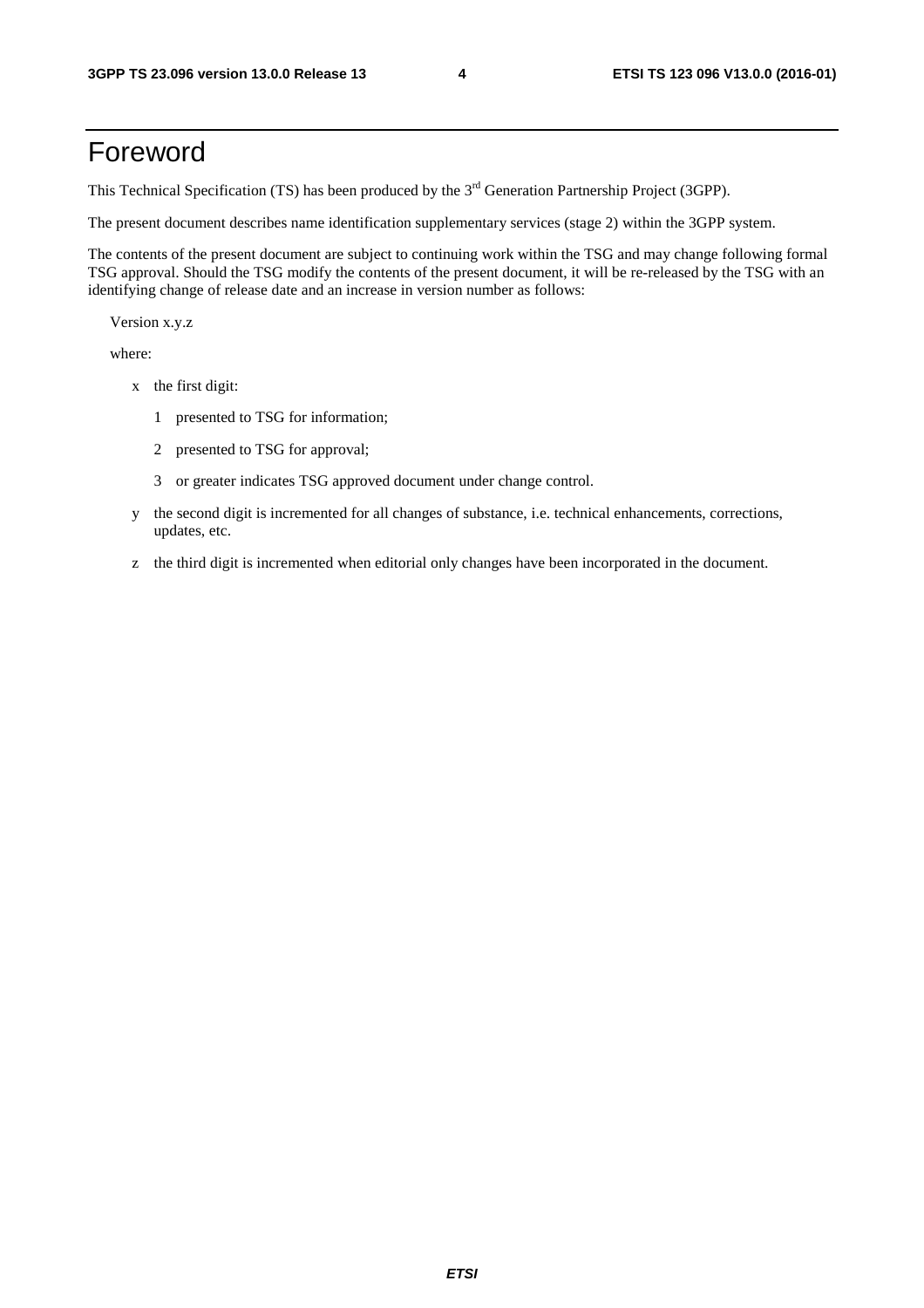### 1 Scope

The present document gives the stage 2 description of the Name Identification Supplementary Services.

The group of Name Identification Supplementary Services contains the following Supplementary Service:

 **CNAP -** Calling name presentation (clause 4).

## 2 References

The following documents contain provisions which, through reference in this text, constitute provisions of the present document.

- References are either specific (identified by date of publication, edition number, version number, etc.) or non-specific.
- For a specific reference, subsequent revisions do not apply.
- For a non-specific reference, the latest version applies. In the case of a reference to a 3GPP document (including a GSM document), a non-specific reference implicitly refers to the latest version of that document *in the same Release as the present document*.
	- [1] 3GPP TR 21.905: "Vocabulary for 3GPP Specifications ".
	- [2] 3GPP TS 22.004: "General on Supplementary Services".
	- [3] 3GPP TS 23.011: "Technical Realization of Supplementary Services General Aspects".
	- [4] 3GPP TS 23.016: "Subscriber Data Management Stage 2".
	- [5] 3GPP TS 23.081: "Line Identification Supplementary Services Stage 2".

## 3 Definitions and Abbreviations

#### 3.1 Definitions

#### **Definition of name identity:**

The name identity is made up of the following information unit:

The name of the mobile subscriber for the purpose of calling name presentation - up to 80 characters of information associated with a specific calling party.

The calling name identity is the name identity of the calling party.

#### **Definition of Presentation Indicator:**

In addition to or instead of the name identity, the network may give a Presentation Indicator to the called mobile subscriber of the CNAP service. The following information may be given:

- Presentation Indicator (PI) showing:
	- a) presentation restricted, or
	- b) name unavailable.

#### **Calling Name Information:**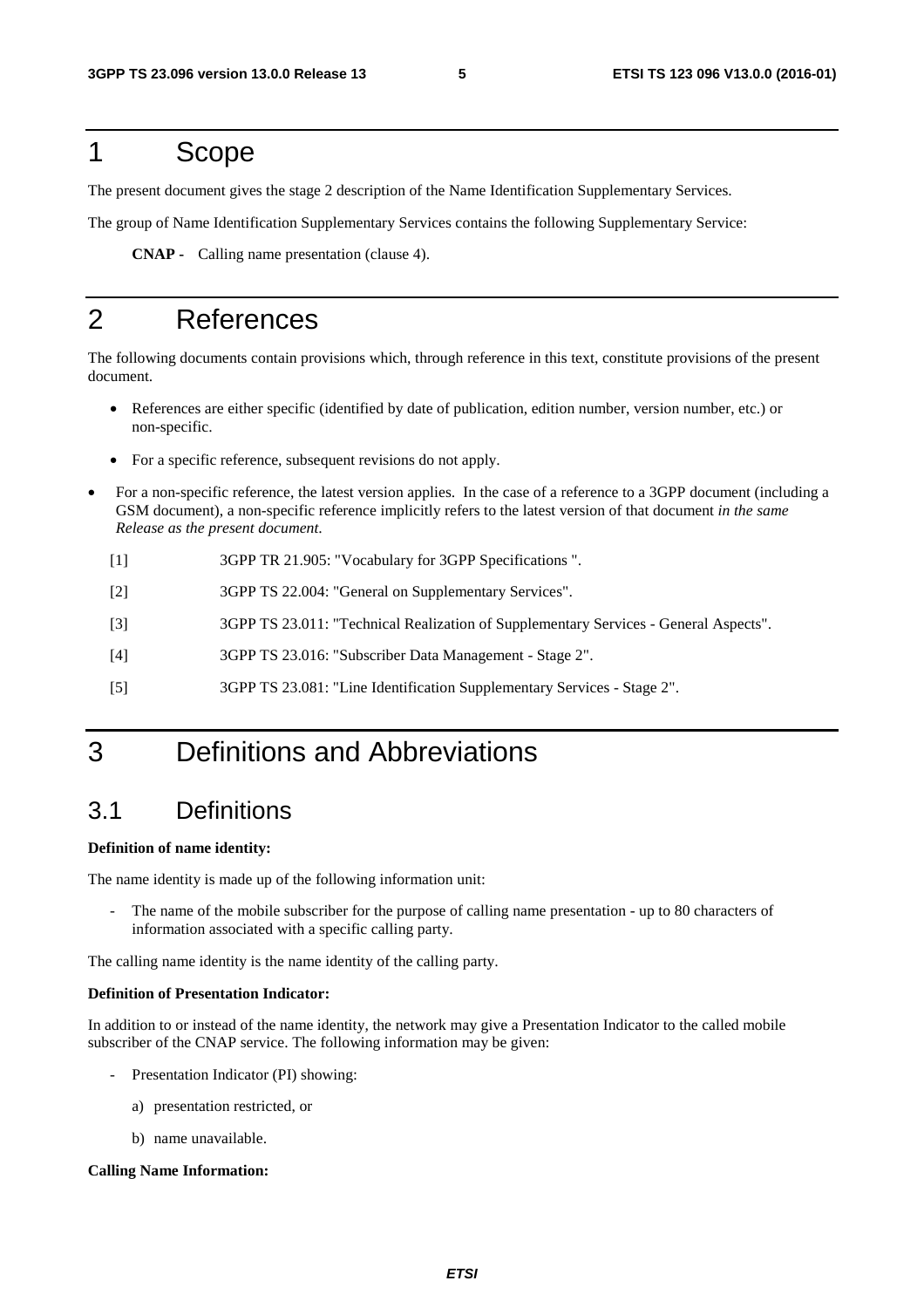The calling name information of the calling party includes either the calling name identity or an indication of privacy or unavailability.

#### 3.2 Abbreviations

In addition to the following abbreviations used in the present document, abbreviations are listed in 3GPP TR 21. 905 [1].

CNAP Calling Name Presentation.

## 4 Calling Name Presentation (CNAP)

#### 4.1 Handling of calling name presentation

#### 4.1.1 Originating MSC Activities

The originating MSC may include calling name information in the Setup.

#### 4.1.2 Terminating VMSC Activities

The calling name identity shall be provided by the terminating VMSC to the MS. See Figure 3a/3b for details.

The procedures of the name database query are outside the scope of the present document.

The MSC shall determine the presentation indicator to be sent to the CNAP subscriber"s MS by combining the presentation indicator in the calling line information (if available), the presentation indicator in the calling name information (if available) and the presentation indicator in the response from the name database (if applicable). The calling name shall be restricted if either the line or name indicator shows the information is to be restricted (and override category is not applicable). The precise handling depends on the structure of the name database and is therefore outside the scope of the present document. An example is shown in annex A.

If a name database query is not possible, e.g. calling line identity is unavailable, name database is not responding, or the name database response timer expires, then the MSC shall send a presentation indicator of name unavailable to the CNAP subscriber"s MS.

A character translation may be required by the terminating MSC since the name characters stored in the name database are not using the GSM default alphabet (name characters passed to the CNAP subscriber"s MS use the GSM default alphabet). Display of calling name identity to the subscriber is outside the scope of the present document.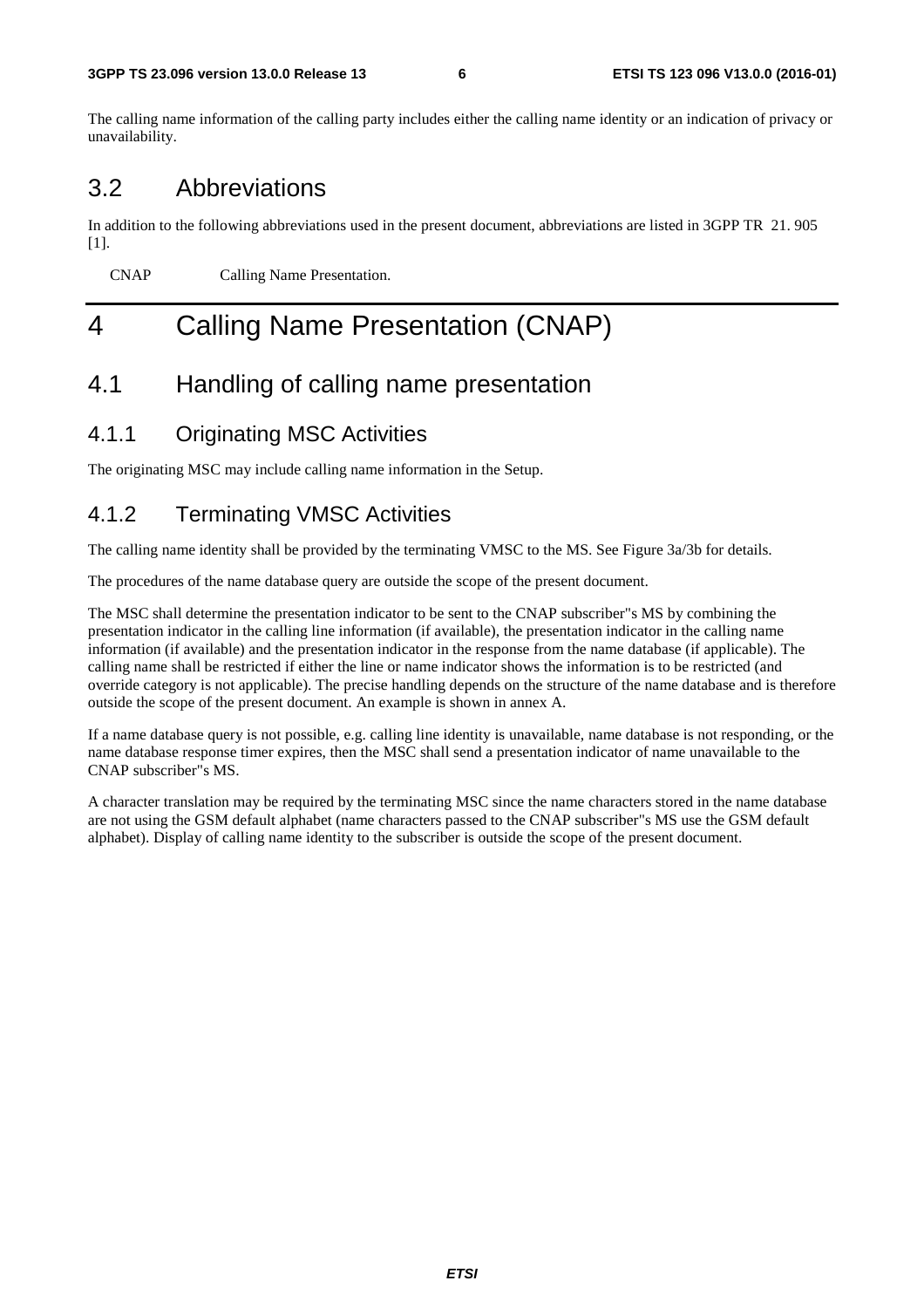#### 4.1.3 Interrogation

#### **Status check**

The mobile subscriber can request the status of the supplementary service and be informed if the service is provided to him/her. This procedure is illustrated in figure 1.



**Figure 1: Interrogation of Calling Name Presentation** 

### 4.2 Functions and information flows

The following Mobile Additional Functions (MAF) have been identified for the PLMN:

#### MAF049

Determination of the calling name presentation subscription.

 The ability of a PLMN component to determine whether the supplementary service is provisioned for the mobile subscriber. See figure 3a.

Location: VLR.

MAF<sub>050</sub>

Determination of the calling party name for offering to the called party.

 The ability of a PLMN component to determine and to forward the calling name identity and related indications to the called party. See figure 3b.

Location: destination MSC.

The information flow is shown in figure 4.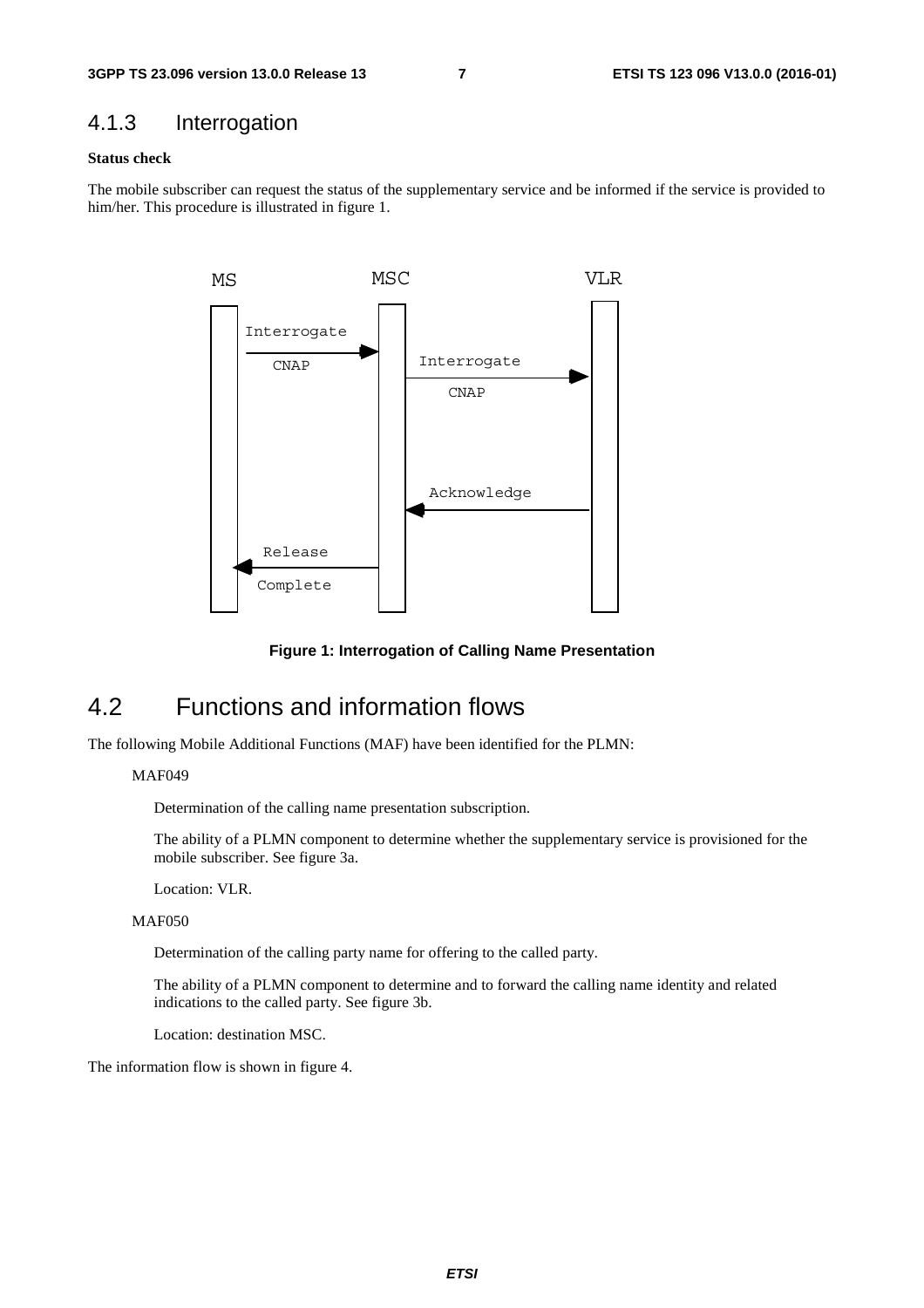

**Figure 2: MAF049 Determination of the calling name presentation subscription (VLR)**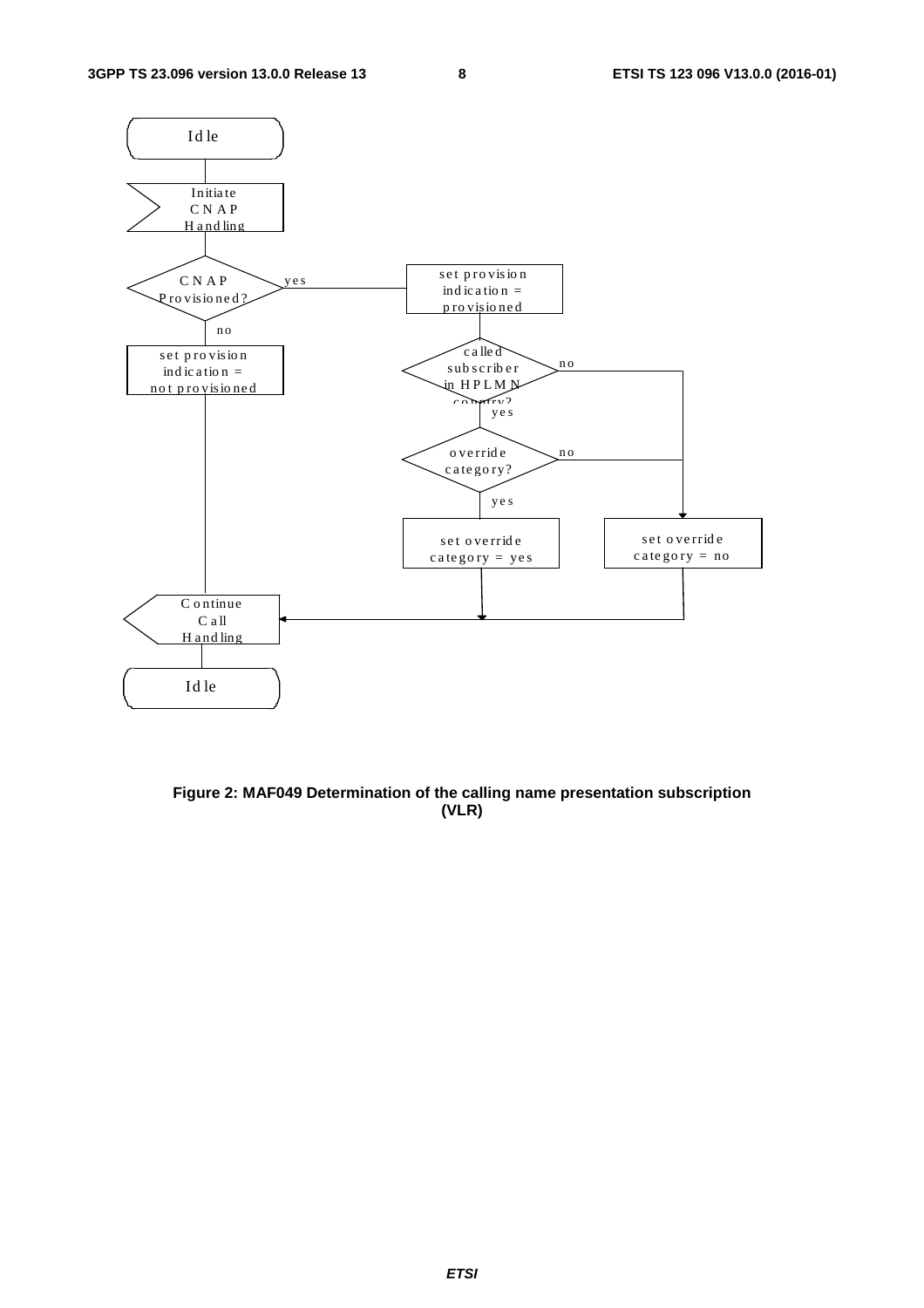

**Figure 3a: MAF050(CNAP) Determination of the information for offering to the called party (Sheet 1)**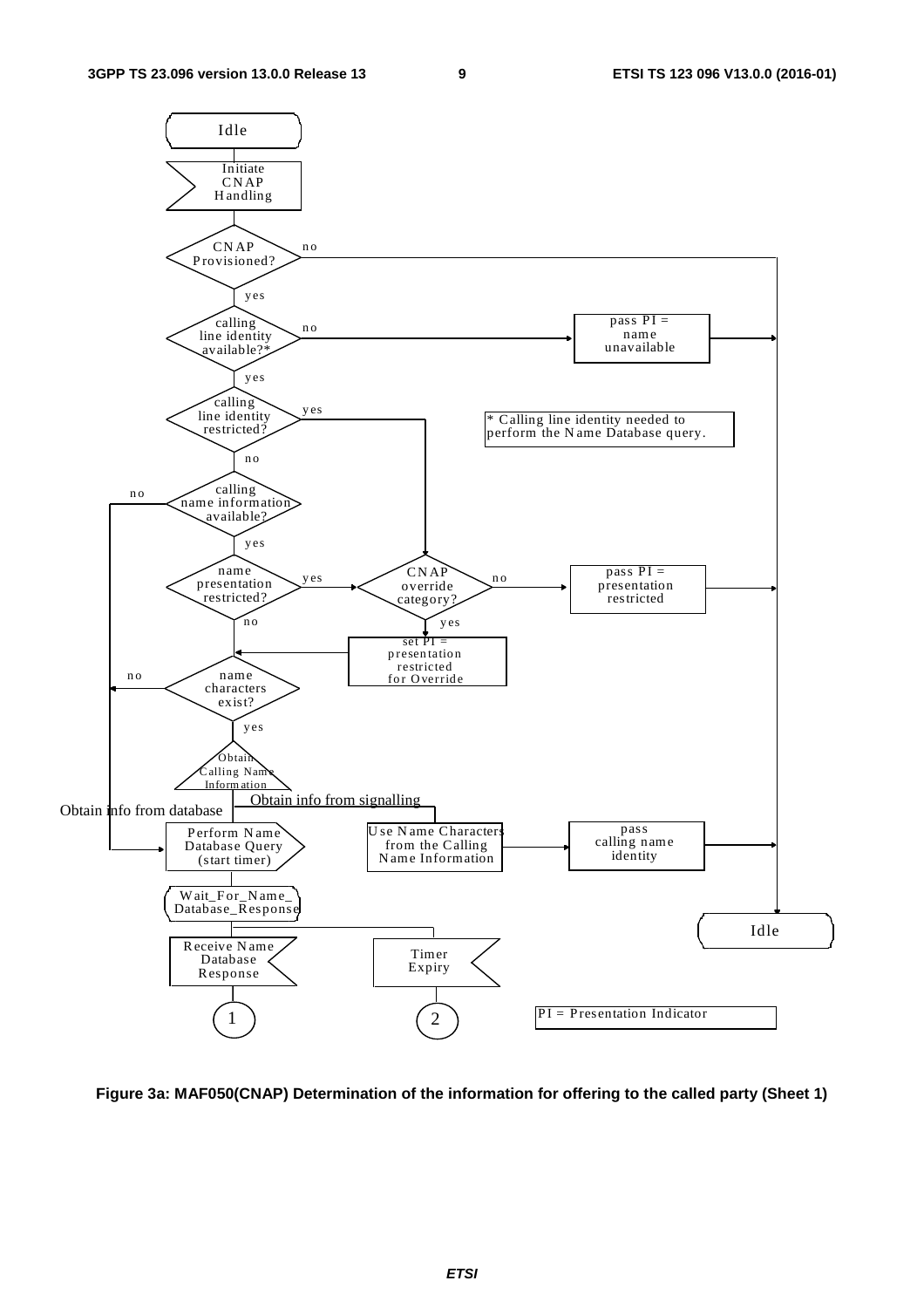

**Figure 3b: MAF050(CNAP) Determination of the information for offering to the called party (Sheet 2)**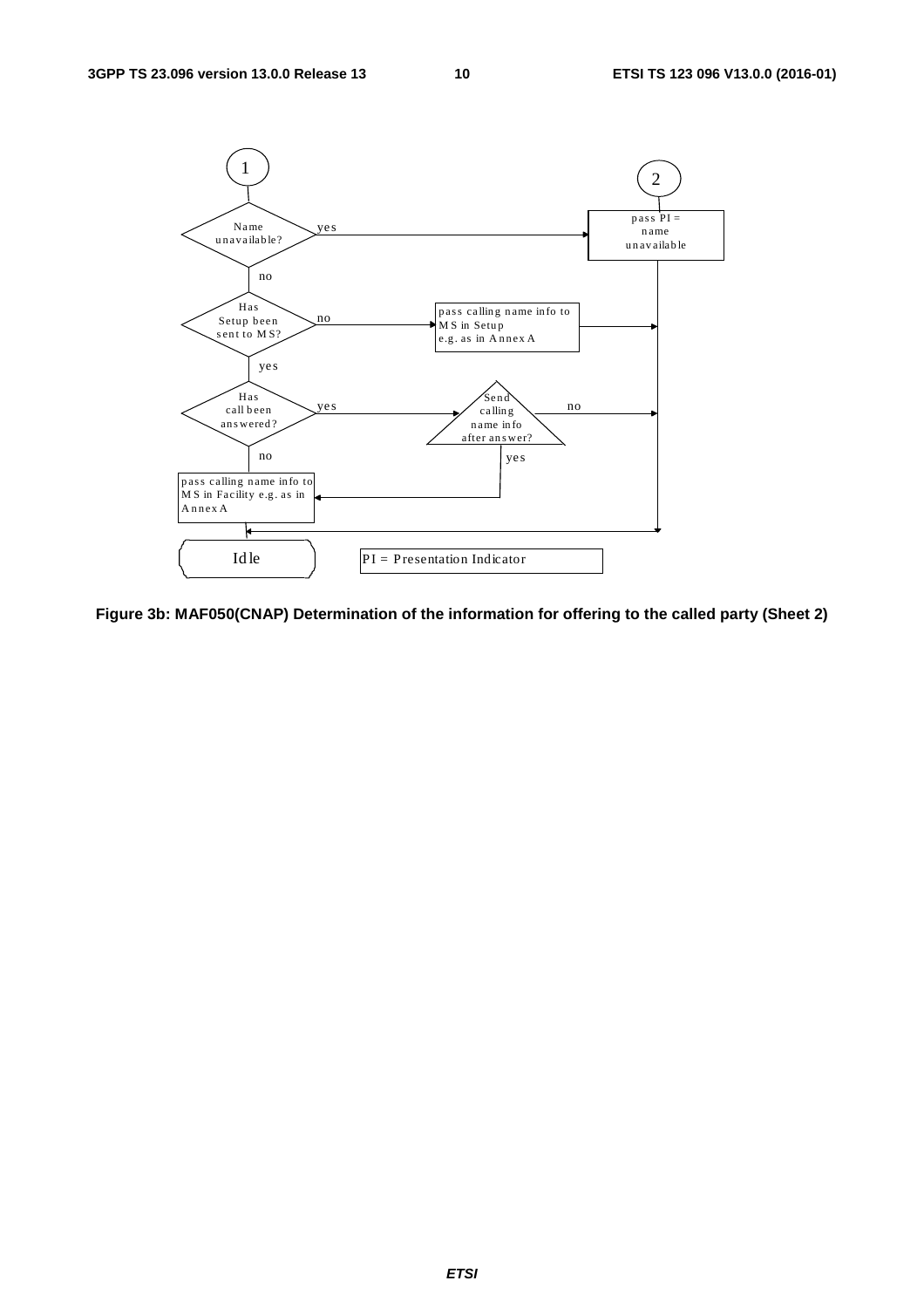

#### **Figure 4: Information Flow For Calling Name Presentation: Mobile Station Or Fixed Terminal To Mobile Station**

| NOTE: |       | OR1: CNAP provisioned               | Y: yes                   |
|-------|-------|-------------------------------------|--------------------------|
|       |       |                                     | N: no                    |
|       |       | OR2: Calling Name Info              | a: allowed               |
|       |       | <b>Presentation Indicator Value</b> | b: restricted            |
|       |       | OR3: Override category              | c: unavailable<br>Y: yes |
|       |       |                                     | N:no                     |
|       | info: | information                         |                          |
|       | req:  | request                             |                          |
|       | ack:  | acknowledge                         |                          |
|       | PI:   | presentation indicator              |                          |
|       |       |                                     |                          |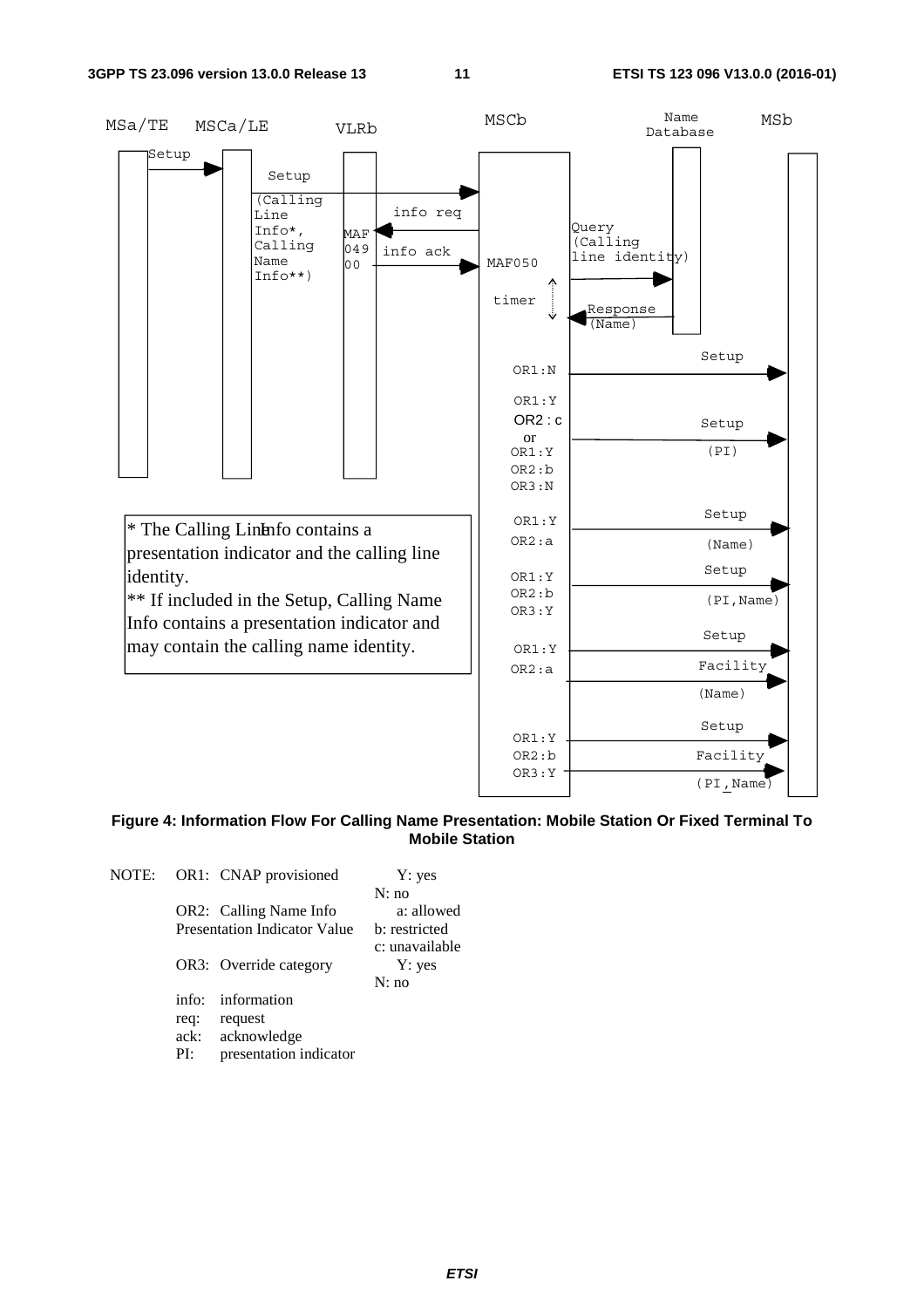### 4.3 Information stored in the HLR

#### **CNAP may have the following logical states (refer to 3GPP TS 23.011 for an explanation of the notation):**

| <b>Provision State</b> | <b>Registration State</b> | <b>Activation State</b> | <b>HLR Induced State</b> |
|------------------------|---------------------------|-------------------------|--------------------------|
| (Not Provisioned,      | Not Applicable,           | Not Active.             | Not Induced)             |
| (Provisioned,          | Not Applicable,           | Active and Operative,   | Not Induced)             |

The HLR shall store the logical state of CNAP (which shall be one of the valid state listed above) on a per subscriber basis.

The HLR shall also store the subscription option "override category" on a per subscriber basis. The subscription options are: "Yes" or "No".

#### 4.4 State Transition Model

The following figure shows the successful cases of transition between the applicable logical states of CNAP. The state changes are caused by actions of the service provider.

Note that error cases are not shown in the diagram as they normally do not cause change. Additionally, some successful requests may not cause a state change. Hence they are not shown in the diagram.



**Figure 5: State Transition model for CNAP** 

## 4.5 Transfer of information from HLR to VLR

If the provisioning state for CNAP is "provisioned" then, when the subscriber registers on a VLR, the HLR shall send the VLR subscriber information about the logical state of CNAP. Please refer to GSM 03.16 for details related to the handling of supplementary service information between the HLR and VLR.

If the logical state of CNAP or the override category is changed while a subscriber is registered on a VLR, then the HLR shall inform the VLR of the logical state of CNAP. If the override category is changed and the provisioning state of CNAP is "Provisioned", then the HLR shall inform the VLR about the new override category when the VLR is in the HPLMN country. The HLR may inform the VLR about the new override category when the VLR is outside the HPLMN country.

### 4.6 Information stored in the VLR

For CNAP, the VLR shall store the service state information and override category received from the HLR. If not received from the HLR (in case of roaming outside the HPLMN country), the override category shall be set to the default value "no".

### 4.7 Handover

Handover will have no impact on the control procedures and the operation of the service.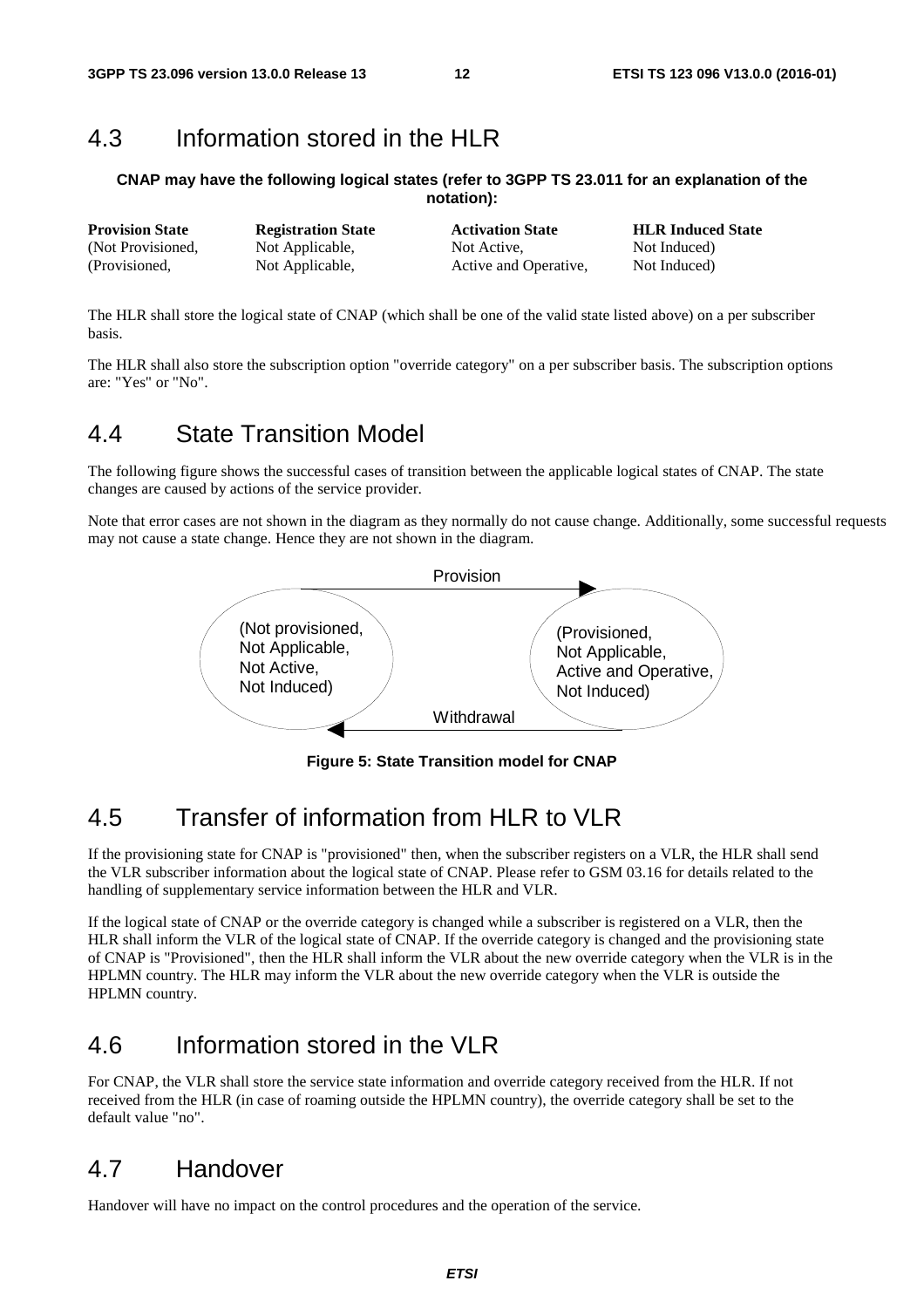## Annex A (normative for PCS1900): Calling Name Information Setting to the MS

A name database query is performed using the calling party"s line identity as specified in ANSI T1.641 "Calling Name Identification Presentation".

The calling name information, which contains the resulting presentation indicator, as shown in Table 1 is sent to the CNAP subscriber"s MS.

| <b>Presentation Indicator in</b><br><b>Calling Name Information</b> | <b>Presentation Indicator in Name</b><br><b>Database</b> | <b>Calling Name Information sent to the</b><br><b>CNAP</b> subscriber"s MS |
|---------------------------------------------------------------------|----------------------------------------------------------|----------------------------------------------------------------------------|
| Presentation                                                        | <b>Presentation Allowed</b>                              |                                                                            |
| Allowed                                                             | <b>Presentation Restricted</b>                           | <b>Calling Name</b>                                                        |
|                                                                     | <b>Blocking Toggle</b>                                   | Identity                                                                   |
|                                                                     | No Indication                                            |                                                                            |
| <b>Presentation Restricted</b>                                      | No Database Query performed                              | Presentation Restricted <sup>1</sup>                                       |
|                                                                     |                                                          |                                                                            |
| Blocking                                                            | <b>Presentation Allowed</b>                              | Presentation Restricted <sup>1</sup>                                       |
| Toggle                                                              | <b>Presentation Restricted</b>                           | Calling Name Identity                                                      |
|                                                                     | <b>Blocking Toggle</b>                                   | Unavailable $2$                                                            |
|                                                                     | No Indication                                            | Unavailable <sup>2</sup>                                                   |
| N <sub>0</sub>                                                      | <b>Presentation Allowed</b>                              | Calling Name Identity                                                      |
| Indication                                                          | <b>Presentation Restricted</b>                           | Presentation Restricted                                                    |
| (or No Calling Name)                                                | <b>Blocking Toggle</b>                                   | Unavailable <sup>2</sup>                                                   |
| Information present)                                                | No Indication                                            | Unavailable <sup>2</sup>                                                   |

**Table 1: Determination of Calling Name Information sent to CNAP subscriber"s MS** 

NOTE1: If the override category is set to yes, the MSC shall send the calling name identity and a presentation indicator of presentation restricted to the CNAP subscriber"s MS.

NOTE 2: These combinations are unexpected: an indication of name unavailable is given.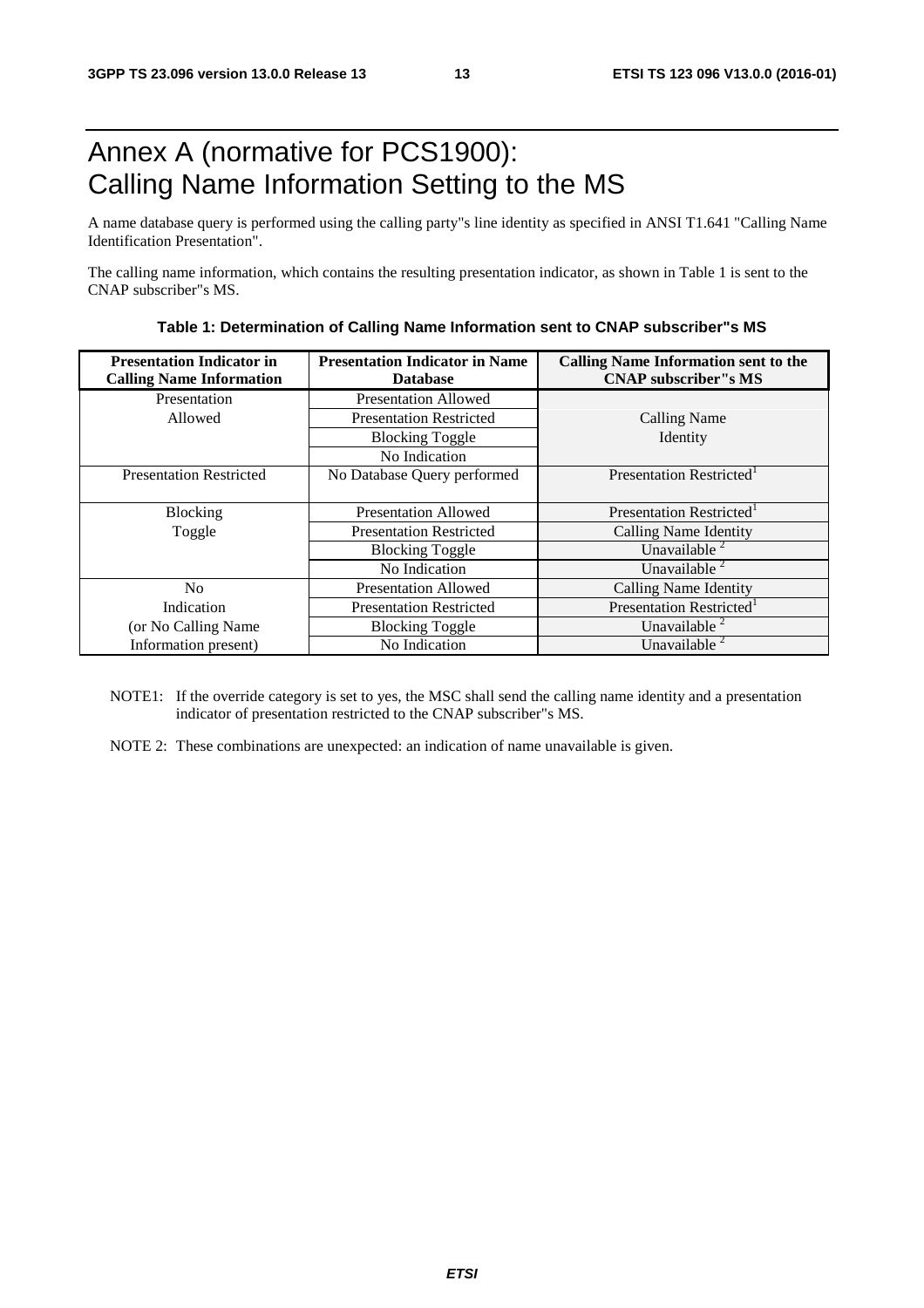## Annex B (informative): Change history

| <b>TSG CN#</b> | <b>Spec</b>      | <b>Version</b> | <b>CR</b> | <phase></phase> | <b>New Version</b> | <b>Subject/Comment</b>           |
|----------------|------------------|----------------|-----------|-----------------|--------------------|----------------------------------|
| Apr 1999       | IGSM 03.96 6.0.1 |                |           |                 |                    | Transferred to 3GPP CN1          |
| CN#03          | 23.096           |                |           |                 | 3.0.0              | Approved at CN#03                |
|                | 23.096           | 3.0.0          |           | <b>R99</b>      | 3.0.1              | References updated from 2G to 3G |
| <b>CN#11</b>   | 23.096           | 3.0.1          |           | Rel-4           | 4.0.0              | Release 4 after CN#11            |
| CN#16          | 23.096           | 4.0.0          |           | Rel-5           | 5.0.0              | Release 5 after CN#16            |
| <b>CN#26</b>   | 23.096           | 5.0.0          |           | Rel-6           | 6.0.0              | Release 6 after CN#26            |
| CT#30          | 23.096           | 6.0.0          | 0001      | Rel-6           | 6.1.0              | Incorrect reference              |
| CT#35          | 23.096           | 6.1.0          |           | Rel-7           | 7.0.0              | Upgraded unchanged from Rel-6    |
| CT#42          | 23.096           | 7.0.0          |           | Rel-8           | 8.0.0              | Upgraded unchanged from Rel-7    |
| CT#46          | 23.096           | 8.0.0          |           | Rel-9           | 9.0.0              | Update to Rel-9 version (MCC)    |
| 2011-03        | 23.096           | 9.0.0          |           | Rel-10          | 10.0.0             | Update to Rel-10 version (MCC)   |
| 2012-09        | 23.096           | 10.0.0         |           | <b>Rel-11</b>   | 11.0.0             | Update to Rel-11 version (MCC)   |
| 2014-09        | 23.096           | 11.0.0         |           | Rel-12          | 12.0.0             | Update to Rel-12 version (MCC)   |
| 2015-12        | 23,096           | 12.0.0         |           | Rel-13          | 13.0.0             | Update to Rel-13 version (MCC)   |
|                |                  |                |           |                 |                    |                                  |